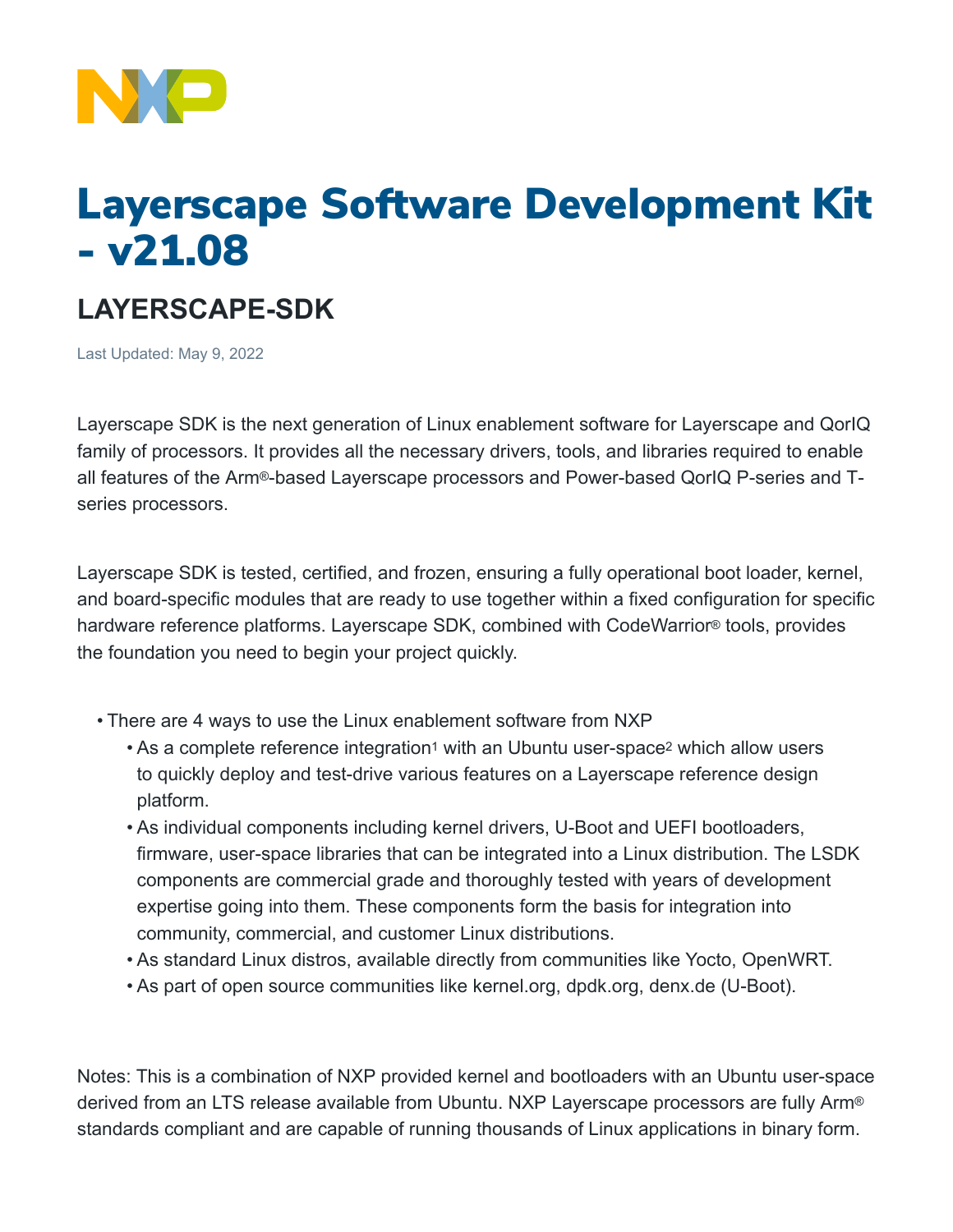### **NXP Linux Software Block Diagram**



### **Different ways to get Linux Block Diagram**